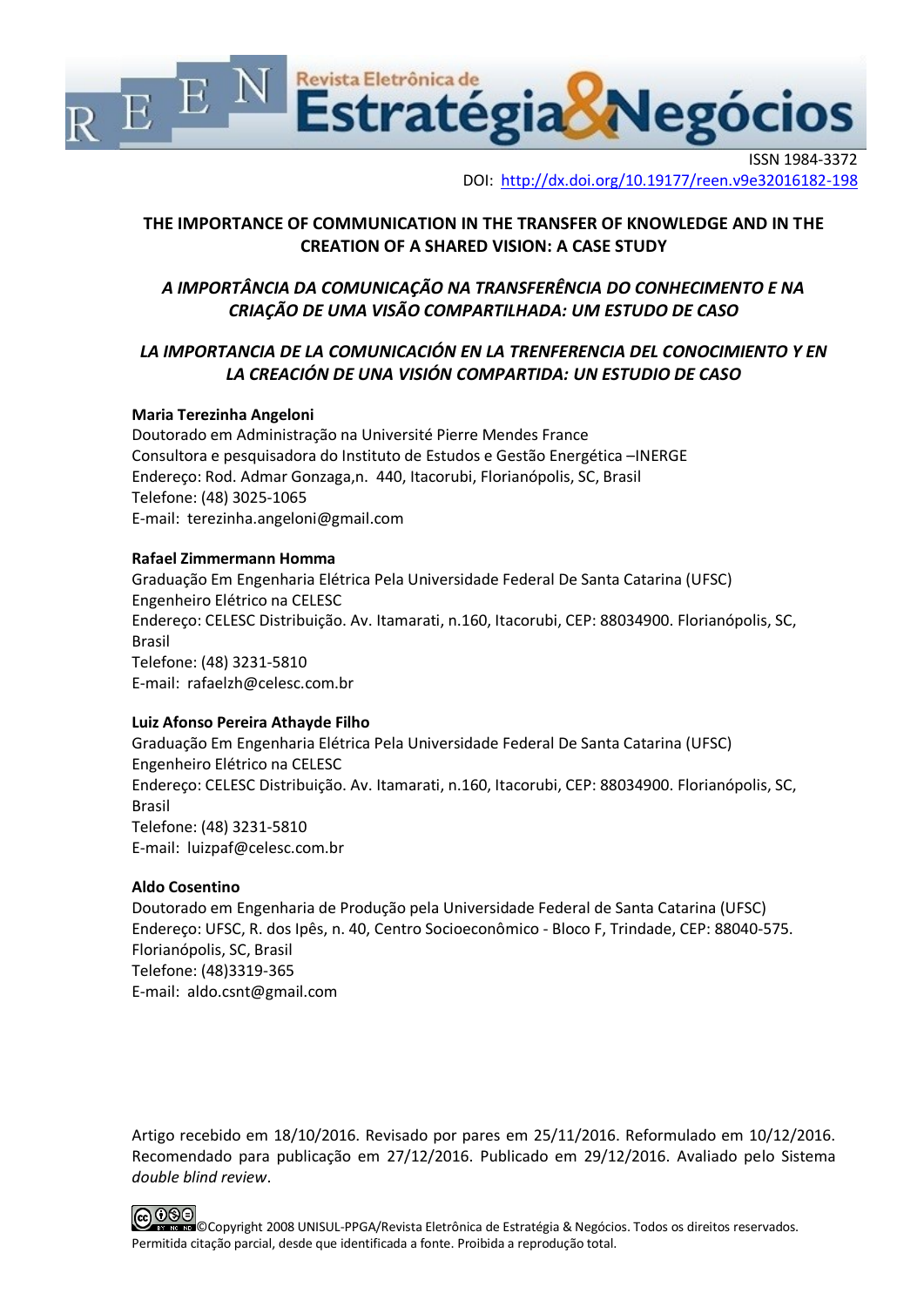## **ABSTRACT**

This article aims to present a Communication Plan to support the transfer of knowledge and the creation of a shared vision among the members of the Research and Development Project. The theoretical framework is based on the areas of Project Management, Knowledge Management and Organizational Communication. Methodologically it is characterized as an interorganizational, interproject research of experimental development. The results are not yet effective; however, based on the actions implemented up to present time, it can be inferred that the communication is an important element in the transfer of knowledge and the creation of a shared vision.

**Keywords:** Knowledge Management; Project Management; Organizational Communication.

## **RESUMO**

Este artigo tem por objetivo apresentar o Plano de Comunicação, que visa a apoiar a transferência de conhecimento e a criação de uma visão compartilhada entre os integrantes de um Projeto de Pesquisa e Desenvolvimento. O referencial teórico baseia-se nas áreas da Gestão de Projetos, Gestão do Conhecimento e Comunicação Organizacional. Metodologicamente caracteriza-se como uma pesquisa experimental, intraprojeto e interorganizacional. Os resultados ainda não são efetivos em razão do pouco tempo de implantação do projeto; contudo, com base nas ações já implantadas, pode-se inferir que a Comunicação é um elemento importante na transferência do conhecimento e na criação de uma visão compartilhada.

**Palavras-chave:** Gestão do Conhecimento; Gestão de Projetos; Comunicação Organizacional.

## **RESUMEN**

Este artículo tiene como objetivo presentar el Plan de Comunicación que tiene por objeto apoyar la transferencia de conocimiento y la creación de una visión compartida entre los integrantes de un Proyecto de Investigación y Desarrollo. El referencial teórico se basa en las áreas da Gestión de Proyectos, Gestión del Conocimiento y Comunicación Organizacional. Metodológicamente se caracteriza cómo una investigación experimental, intra-proyecto e inter-organizacional. Los resultados todavía no son efectivos en razón del poco tiempo de implantación del proyecto. Sin embargo, con base en las acciones implantadas se puede inferir que la Comunicación es un elemento importante en la transferencia de conocimiento y en la creación de una visión compartida.

**Palabras clave:** Gestión del Conocimiento; Gestión de Proyectos; Comunicación Organizacional.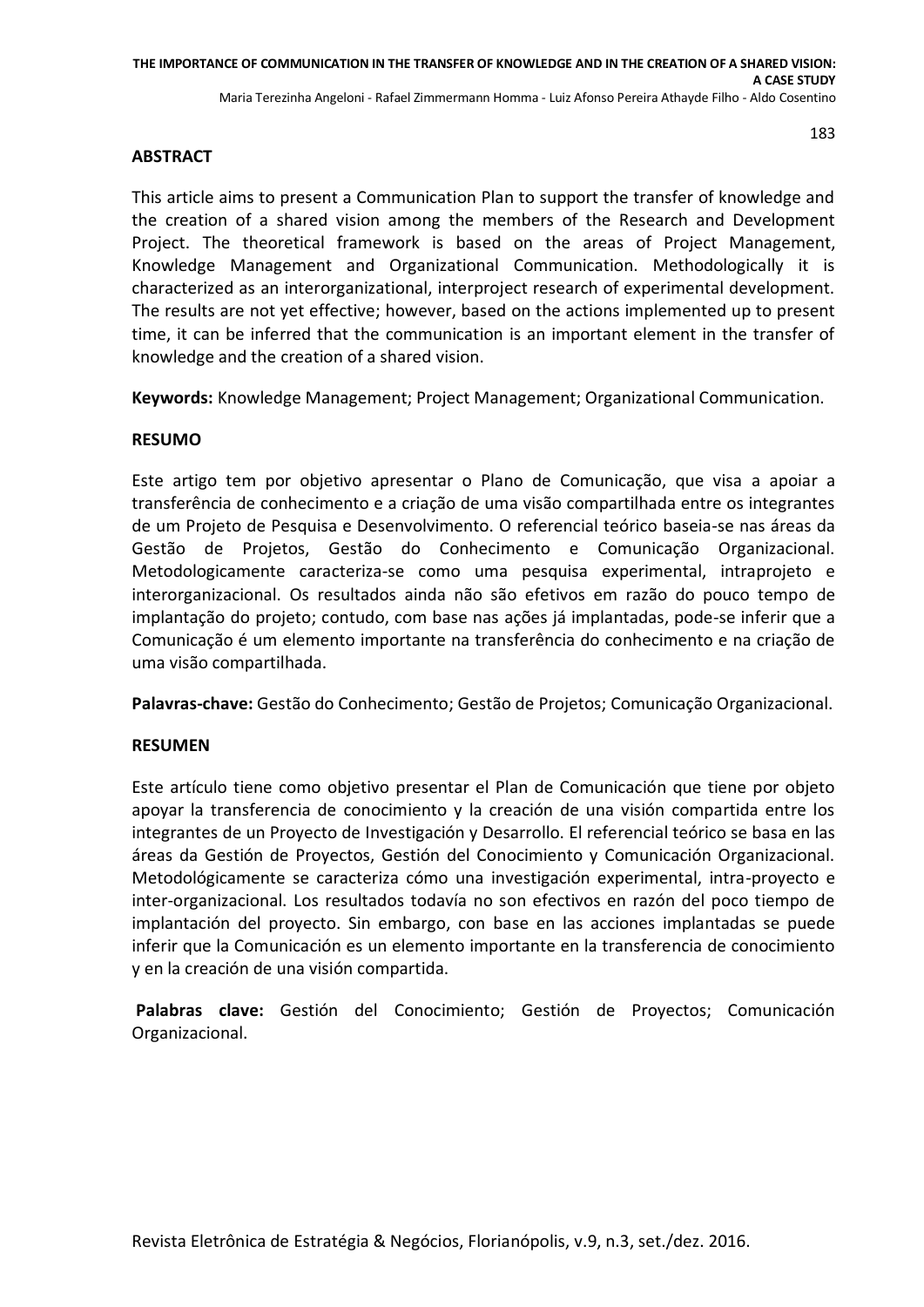#### **1 INTRODUCTION**

Communication is an area that is increasingly being considered relevant to the success of businesses and is changing the relationship dynamics among involved participants, internal or external to the organizations.

With the transformation from an industrial society to an information and knowledge society, organizations managed in Taylorian molds - where communication was not a priority - deals today with a new reality. To account for the volume of data, information and knowledge generated both in internal and external environment; a well-established communication system must be implemented.

The importance of communication in the management of organizations in general and in project management cannot be denied and should aim to build a systemic and shared view, generating the same perception of its members.

For a better understanding of the importance of organizational communication, it is necessary to analyze it in the context in which it is inserted. Organizations inserted in the industrial society had different communication needs from those inserted in the information and knowledge society.

Based on the above, the relevance of this study is justified when considering the importance of proceeding on those studies that interrelate areas of Communication, Knowledge Management and Project Management. This movement is defined as the research question: Can communication contribute to the transfer of knowledge and the creation of a shared vision among the members of a Research and Development Project?

This article is divided into five (5) sections, the first is this introduction. The second presents the theoretical framework of the study. The third covers the methodological procedures. The fourth describes the Communication Plan. We present the final considerations in the fifth section.

# **2 INTER-RELATIONSHIP BETWEEN THE AREAS OF COMMUNICATION AND KNOWLEDGE MANAGEMENT IN RESEARCH AND DEVELOPMENT PROJECTS**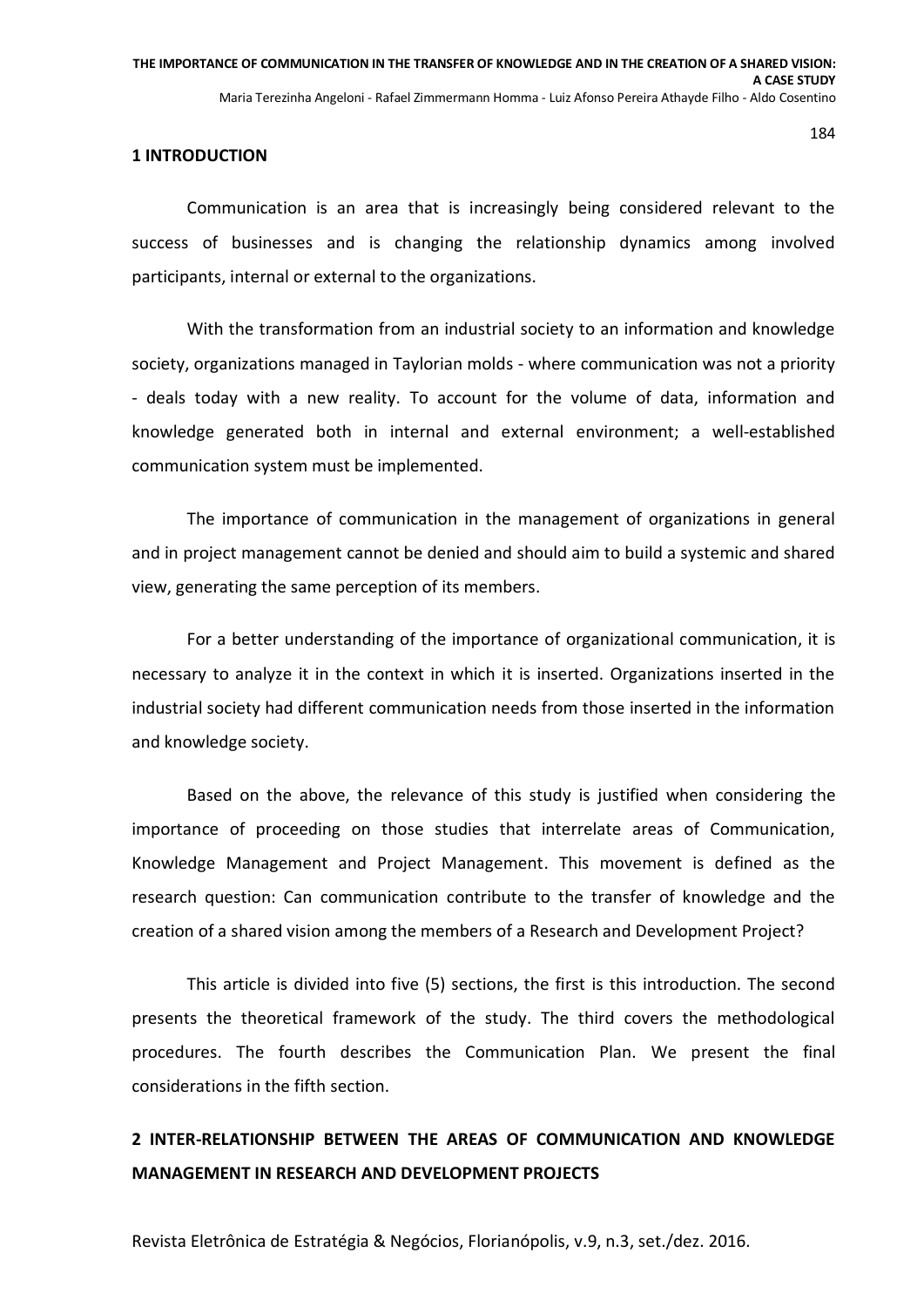The management of projects has systematized their practices, becoming a subject in the 1980s, and having as the leader in the consolidation of the area, the Project Management Institute (PMI), which in 1996 produced a Project Management Knowledge Guide- GUIDE PMBOK ® (PINHEIRO *et al.*, 2006).

The PMBOK® Guide (PMI, 2013), the fifth and final version, presents a methodology built on 47 management processes, structured into five groups of basic processes: initiating, planning, executing, monitoring and controlling, and closing.

The definition of project, in that guide, has the following characteristics: it is a temporary endeavor, which does not mean of short length; it has a defined beginning and end; and usually undertaken to create a lasting result that can be tangible or intangible.

A project can be executed either within and for the same organization – intraorganizational, or from one organization to another or others – inter-organizational. It may also focus on a single project – intra-project, or it may be thought to build a portfolio of projects within an organization oriented for projects – inter-project (SHINODA, 2013), also denominated intramural and extramural projects in the Frascati Manual (OECD, 2015).

Frascati Manual (OECD, 2015), a reference document about R&D (Research and Development), organizes the projects of research and experimental development in basic research, applied research and experimental development. Its definitions are accepted worldwide and its principles are used as base in the Oslo Manual (OECD/Eurostat, 2005) and in the law 11.196/05, also known as *the Law of Good*, which adopts the aforementioned three kinds of research.

Following the same approach, for ANEEL, every R&D project must be included in its development proposed phase, within the innovation chain. It also may be classified as basic guided research, applied research or experimental development. It adds to the types of research present in Frascati Manual, Oslo Manual (OECD/Eurostat, 2005) and the Law of Good, other types of research, such as top seeded, pioneer batch or insertion in the market. They can be simultaneously, nationalization of products, as long as that shows some improvement or new functionality, characterizing the object of the research and necessary development, respecting the legislation about intellectual property (ANEEL, 2012).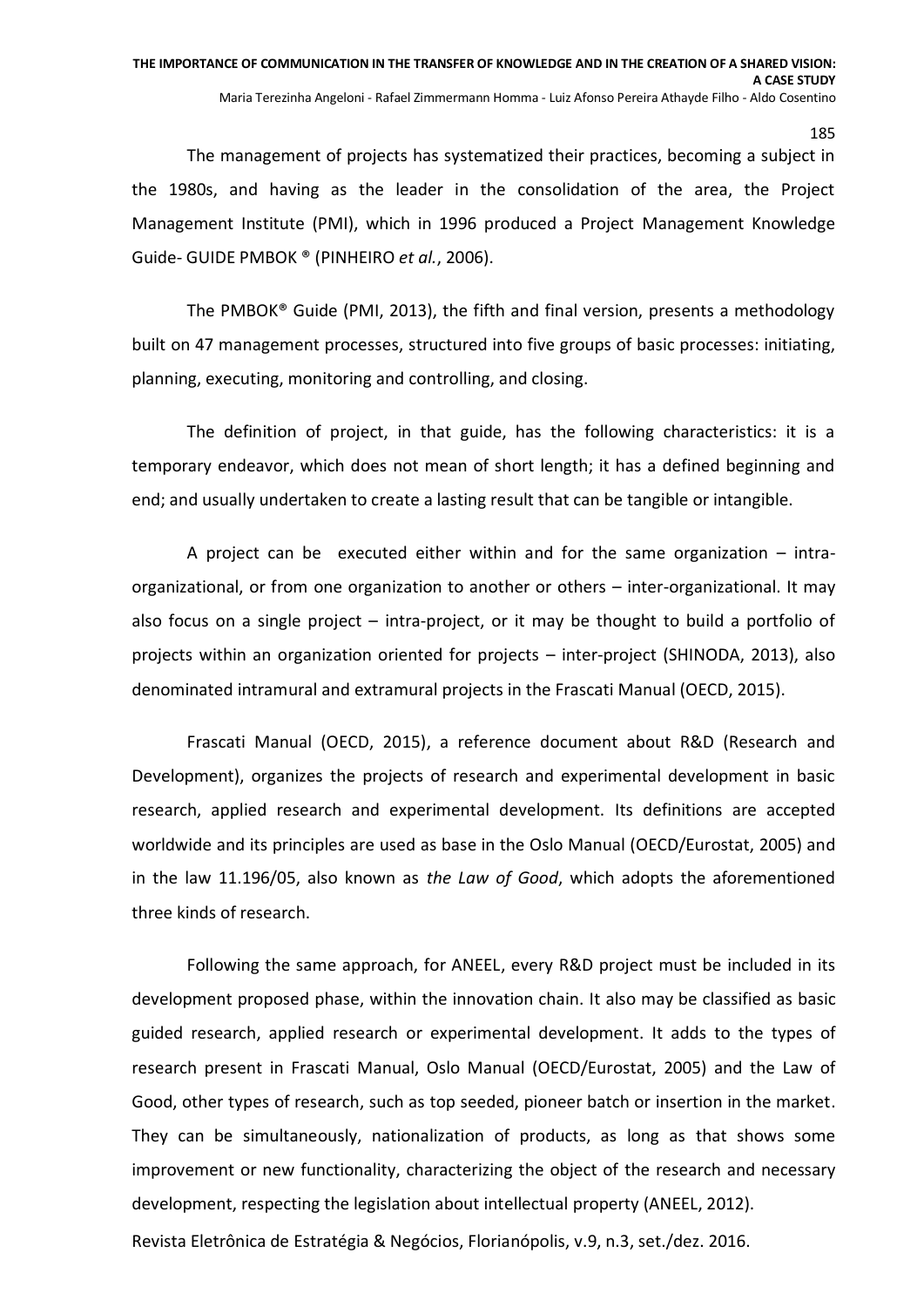ANEEL (2012, p. 53-54 highlights from the original) conceptualizes the types of research:

> Basic Guided Research – theoretical or experimental phase that aims the search of knowledge about new phenomena for the development of products and innovation processes [...]. Applied Research – phase to apply the acquired knowledge, for development or improvement of products and processes. It guides to the discovery of knowledge application acquired at the basic guided research or new methods, and ways to achieve a specific objective [...]. Experimental Development: systematic phase, outlined from pre-existing knowledge, aiming the validation or demonstration of technical viability or functionality of new products, processes, systems and services, or yet, the improvement of what has already been produced or established [...]. Top seeded – phase which considers aspects related to the improvement of the prototype obtained in a former R&D [...]. Pioneer Batch – phase that considers aspects related to the production in "pilot scale" of Top Seeded developed in a former project [...]. Insertion in the Market – phase that ends the innovation chain and aims diffusing the results in the electric sector [...].

186

Whatever the type of project, there is consensus that they generate data and information (PMI, 2013) or information and knowledge (JAMIL 2005; SHINODA, 2012), and that they need to pass through the organization (s) and among members from one or more projects, which are intraorganization, interorganization, intraproject and interprojects (SHINODA, 2012), and intramural and extramural (OECD, 2015).

According to the PMBOK (PMI, 2013, p. 58),

[...] throughout the project's life cycle, a significant amount of data and information is collected, analyzed, processed and distributed in various formats to the members of the project team and other stakeholders. [...] The collected data is analyzed in context and aggregated and transformed becoming project information [...]. The information can then be verbally communicated or stored and distributed as reports in various formats.

Data concepts, information and knowledge are closely related to their utility in decision-making, and connected to the communication concept.

The communication process is a sequence of events in which data, information and knowledge are transmitted from a sender to a receiver.

Decision-making in organizations will increasingly demand teamwork and greater involvement of people, as in project teams. Teamwork put into evidence the dialog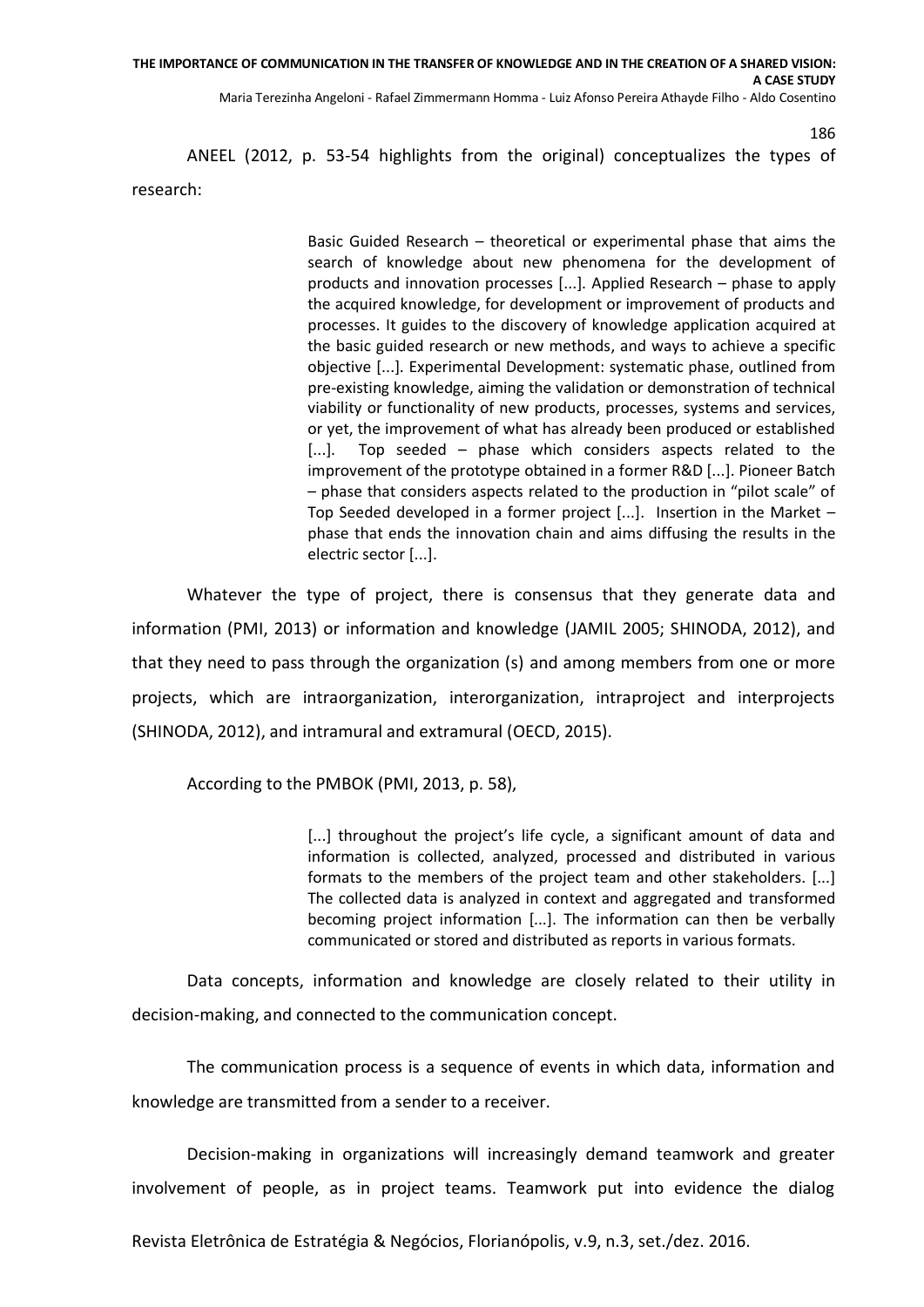procedures based on the idea that in an organization, the communication should be encouraged for the establishment of a common thought (ANGELONI, 1992). The establishment of a common thought consists in consider the point of view of each team member, so that the decisions taken in the organizations have a higher quality level. The decision-making process passes from the individual level to the staff one.

Based on the above, we can infer there is a strong interrelationship among the variables, data, information and knowledge with communication and decision processes, supported by an information technology environment, as shown in the Figure 1.

Figure 1 - Elements involved in decision-making process.



Source: Angeloni (2010, p. 19).

Information and knowledge must flow in the organization through an efficient communication system involving the installation of a suitable technological infrastructure. Only that way the organization will have high quality data, information and knowledge, in a timely manner to support the decision-making process.

The information technology options as a facilitator object for communication is especially due to the advent of telematics. Network connections, laser communication, optical fiber and large computer switching systems have grown significantly and spread across the business context an idea of connectivity.

Despite the major changes in the business environment and the prioritization of some variables, communication followed the path of management thought, increasing in importance and affirming its key role in the efficiency and effectiveness of business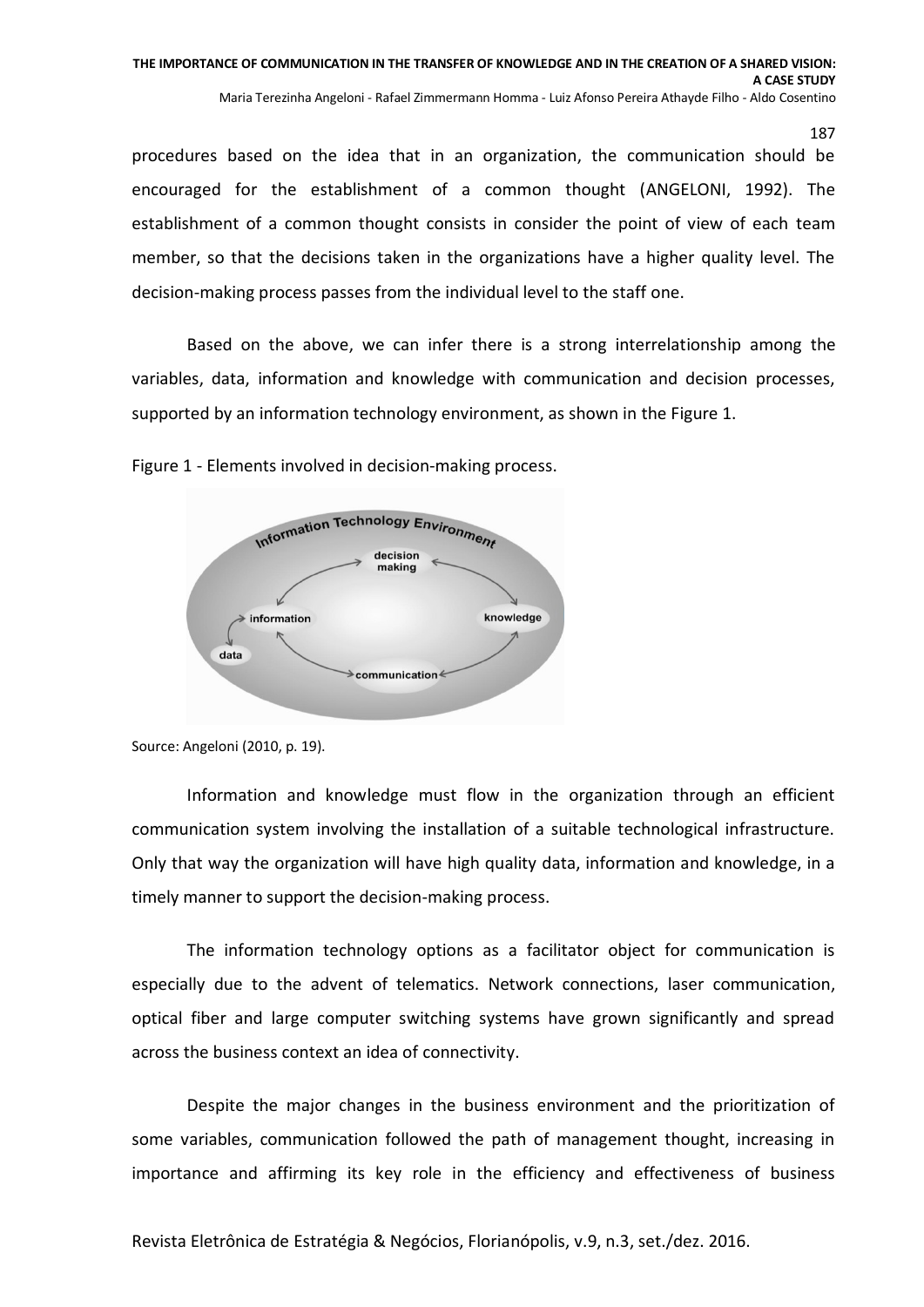objectives. Imagining organizational success in the contemporary perspective without working communication processes can be considered imprudent.

188

Krogh, Ichijo and Nonaka (2001), when dealing with knowledge organization, point out the importance of creating a sharing space, called enabling context or *ba*, a word of Japanese origin, which is the roughly translated as a place in where a fact happens.

Thereunto, *ba* can be interpreted as the space or context where relationships take place (NONAKA; KONNO, 1998). This context can be physical, such as an office or a meeting; virtual, such as e-mail, teleconferencing; mental, such as shared experiences, ideas or ideals; or any combination of these three elements (OUTI; STRAUS, 2009).

Enabling conditions or *organizational space for knowledge* consists in the set of favorable conditions be afforded by the organization to facilitate or enable the emergence of ideas, innovations, sharing, collaborative problem solving and tolerance to honest mistakes, among others. Under this view, understanding the word management, upon their association with the word knowledge should not be understood as synonymous with control. Management, in that context, means to promote activities that create and transfer knowledge, and it is embedded in the interpretative approach of knowledge management proposed by George, Iacono and Kling (1995); Schultze and Boland (2000); Stenmark (2001); Krogh, Ichijo and Nonaka (2001); and Choo (1998), aiming at tacit knowledge, being strictly related to the communication atmosphere. The other approach on knowledge management is functional (DHALIWAL; BENBASAT, 1996; GREGOR; BENBASAT, 1999; ZHAO; KUMAR; STOHR, 2001) and benefits the explicit knowledge, treating it as a manageable object, which is information and its consequent storage. It is important to emphasize the transference of knowledge happens by either means of communication  $-$  tacit knowledge, or by its storage  $$ explicit knowledge.

The present text is part of the interpretative approach, that according to Dazzi and Angeloni (2001), Dazzi and Pereira (2002), and Grotto and Angeloni (2004), who are experts in organizational communication, is responsible for the dissemination of information and knowledge through messages run through the organization and the common meanings produced, that is a shared vision. Knowledge management expands an important facet of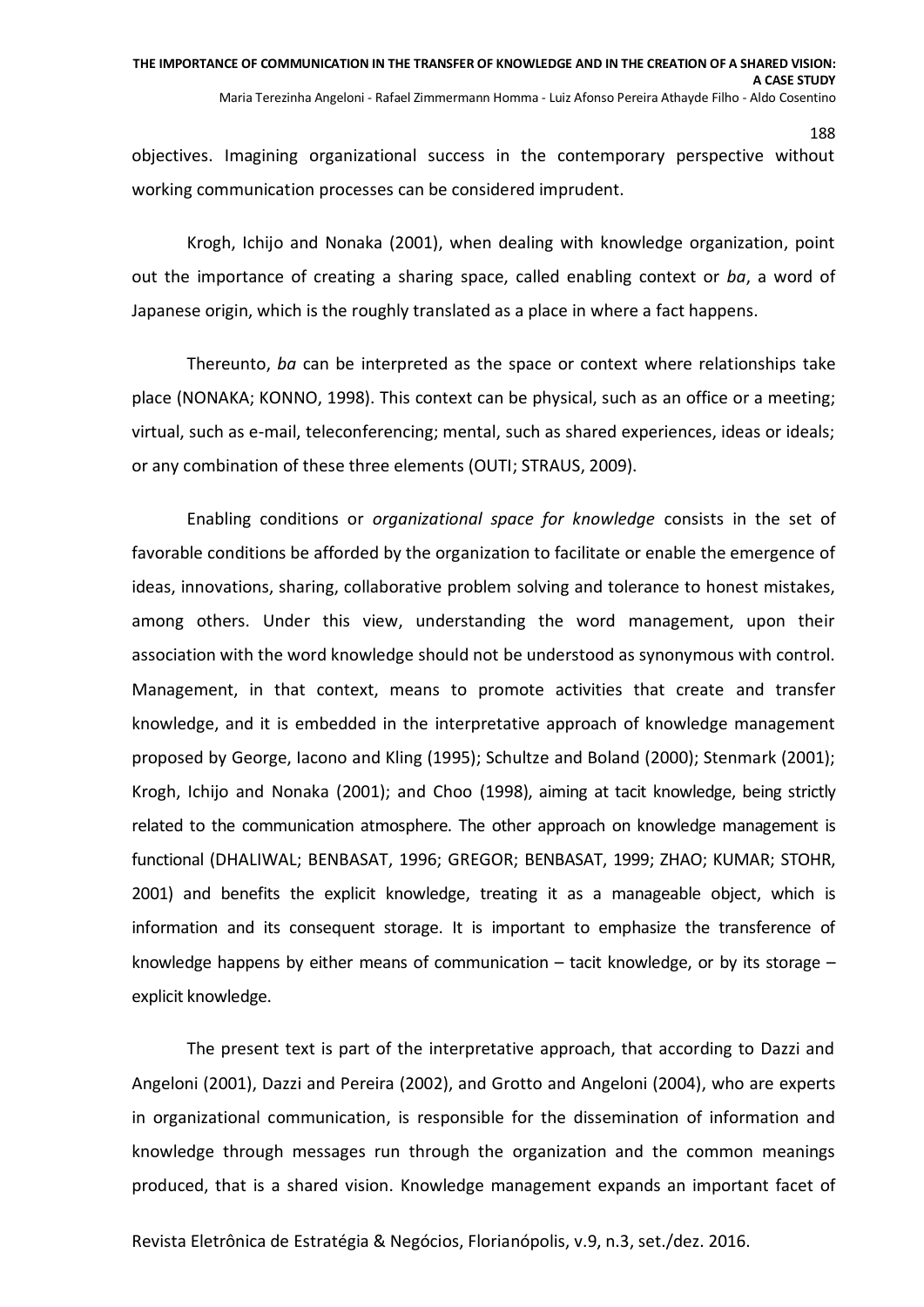communication: the need to transfer knowledge generates the necessity to intensify communication processes in organizations. The communication is not only evidenced by the formal written channels, functional approach present in the other part of the plan known as information and knowledge management (ANGELONI *et al.*, 2015), but mainly by tacit knowledge exchange, which depends largely on face-to-face communication, present in the current communication plan.

Observing the nature, the flow, direction of information, the written and oral media, we can define influence degree of this cultural element in the knowledge sharing.

#### **3 METHODOLOGY**

The objective of this article is to present a Communication Plan, which aims to support the transfer of knowledge and the creation of a shared vision among the members of the Research and Development Project (R&D) for the sponsor / client company - Celesc Distribution, electric utilities company in Santa Catarina, and executed by the Institute for Studies and Energy Management - INERGE.

The Research and Development Project, reason for the plan's definition, aims to develop an integrated system for autonomous inspection of overhead power lines, and it is part of ANEEL's R&D program, regulated by law 12.212 - January 20, 2010. It regulates the annual application of a percentage of net operating revenue in research projects and technological development of the electricity sector (ANEEL, 2012).

> R&D projects regulated by ANEEL are those aimed to the qualification and technological development of electrical companies, in order to generate new processes or products, or the improvement of their characteristics [...]. Every R&D project should be framed in its development proposed phase within the chain of innovation and classified as basic-driven research, applied research, experimental development, top seeded, pioneer batch or market insertion. It can be simultaneously additionally classified as nationalization of product, as long as that adds some improvement or new functionality, in order to characterize the research and development necessary content, respecting the intellectual property laws (ANEEL, 2012, p. 14).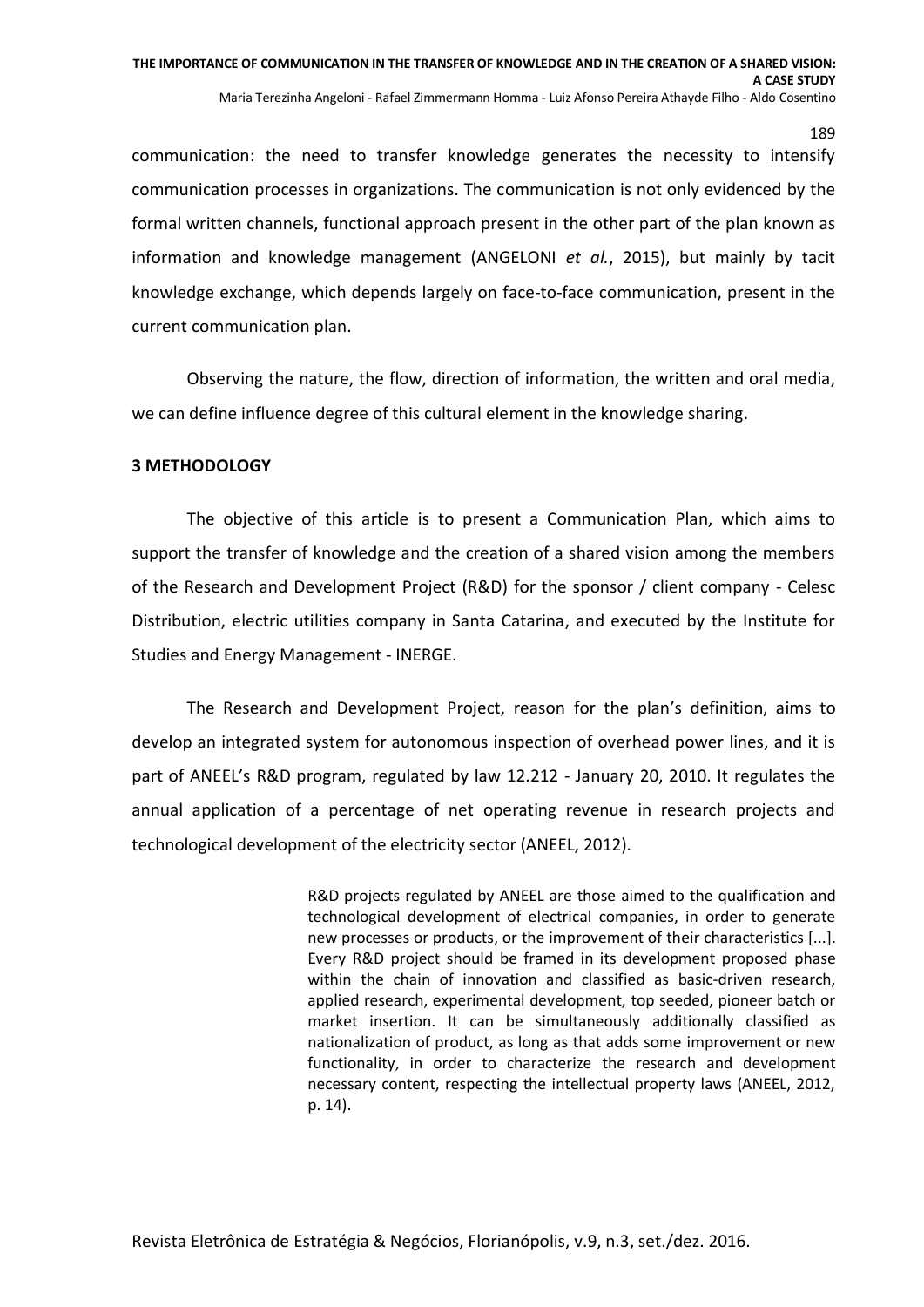Supported by Frascati Manual (OECD, 2015), which is an aid to the classification of the R&D activities regulated by ANEEL (2012), this project is considered an experimental development, according to ANEEL's innovation chain.

## Figure 2 - ANEEL's innovation chain.



Source: Adapted from Pereira and Caciglieri Junior (2015).

"The Experimental Development is an outline survey from pre-existing knowledge in order to prove or demonstrate the technical and functional feasibility of new products, processes, systems and services, or even the improvement of what was already produced [...]". (ANEEL, 2012, p 53-54).

The study is also characterized as intraproject and interorganizational (SHINODA, 2012) or extramural (FRASCATI MANUAL, 2015), because the plan was developed solely to this project and involved two companies, the sponsor / client company and the executing company.

The definition of the plan, considering proposals forresearch matter and the object of the project, is supported mainly by the interpretative approach of the knowledge management that prioritizes the tacit knowledge, but does not avoid actions from the functional approach when necessary.

To prepare the Communication Plan, 6 (six) people were consulted: project manager and coordinator , coordinators and sub coordinators from areas at Celesc and INERGE, who, knowing the communication actions of the Project Management Plan, gave their opinions about communication actions, responsibility, definition of target audience, frequency/means used, documents, and definition of dates of occurrence.

To support the plan's implementation, Redmine was used as project management software.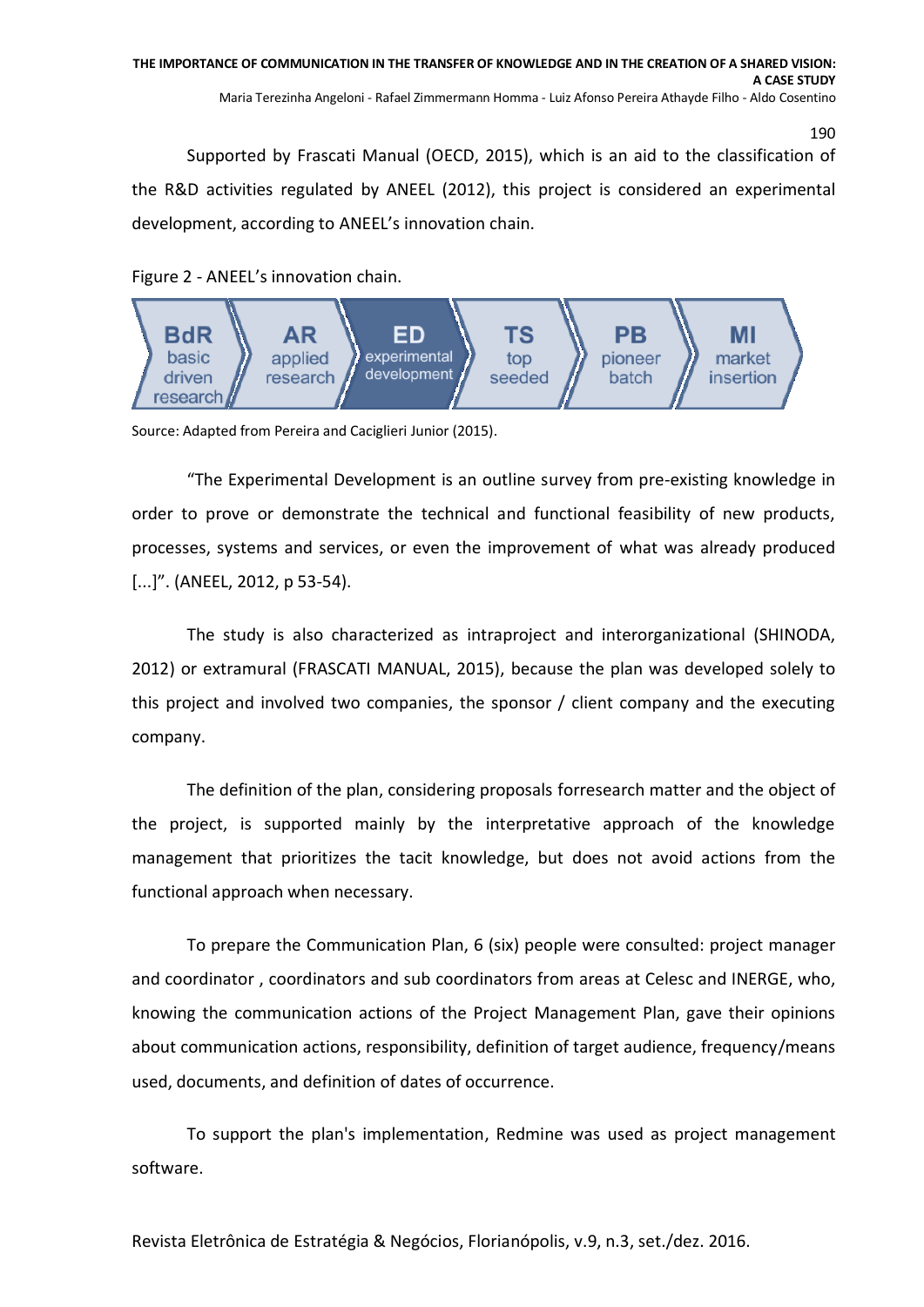#### **4 PROPOSED PLAN COMMUNICATION**

For the structuring of the communication management plan, the theoretical aspects, plans and preparation of technical guidelines contained in the Project Management Plan were taken into account, which define, regarding communication:

a) the manual for carrying out R&D for Celesc projects governs the relationship between Celesc and INERGE in the development of this project;

b) Celesc project manager is the company's formal element of contact for any technical and administrative matters;

c) the Project Coordinator by INERGE is the formal element of contact with Celesc;

d) without damage to the necessary integration among team members, any technical or administrative communication should be formalized through the nominated responsible person under b and c;

e) the manager and the project manager will have at least one monthly meeting to monitor and analyze the evolution of the project and related documents. This meeting may be open to other participants, at the request of either of them;

f) the project coordinator will hold at least a biweekly meeting with the technical areas leaders (Engineering, Avionics, Information Technology, Communication and Image, and Knowledge Management). These meetings may be individual or not, according to the project's needs. Conference call resources should be prioritized;

g) internal follow-up meetings and as well as meetings with Celesc staff should produce a Meeting Minutes, which must be reviewed and signed by all participants and subsequently filed in the project folder;

h) the project coordinator delegated the function of communication coordinator to the coordinator of the Knowledge Management area, who will be responsible for:

 maintaining repository in electronic form of the documents produced by the project, as the folder structure defined;

 maintaining repository of e-mails exchanged between the parties concerned with the project;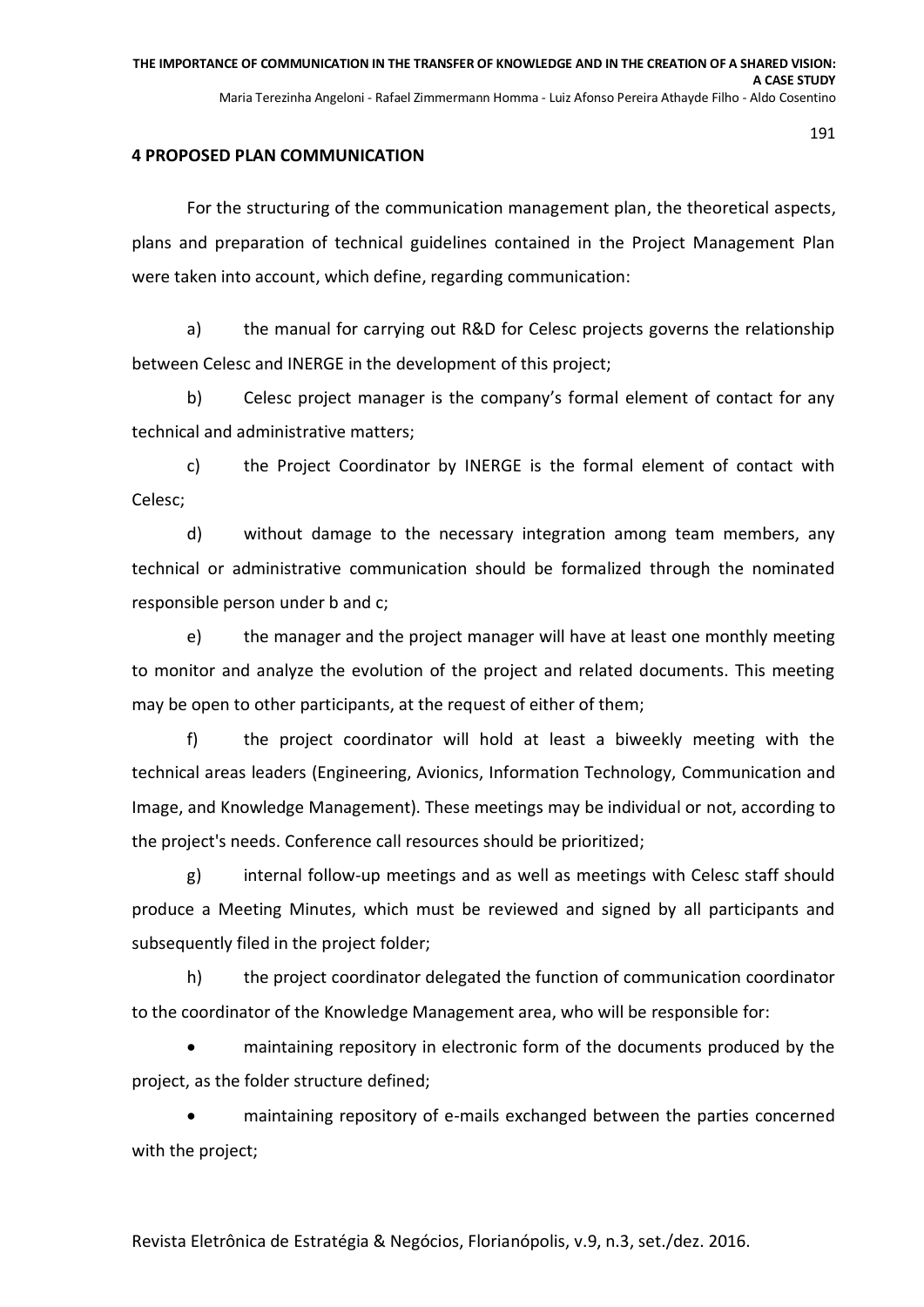• keeping a folder or file with the paper documents produced by the project and providing this information, according to their sensitivity and allocation to interested parties;

 creating environment for interaction among the members of the project, both the sponsor / client and the performing company.

The communication guidelines established above are summarized in the Communication Plan presented in Frame 1.

| <b>Communication</b><br>types               | Person in<br>charge                                                                        | <b>Target Audience/</b><br><b>Recipients</b> | <b>Goals</b>                                                                                                     | Frequency<br>of<br><b>Occurrence</b>          | <b>Related</b><br><b>Document</b><br>S                      | <b>Date</b><br>(dd/mm/<br>aaaa) |
|---------------------------------------------|--------------------------------------------------------------------------------------------|----------------------------------------------|------------------------------------------------------------------------------------------------------------------|-----------------------------------------------|-------------------------------------------------------------|---------------------------------|
| Contract<br>Signature                       | Board of<br><b>Directors</b><br>Celesc-<br><b>INERGE</b>                                   | Celesc and<br><b>INERGE Staff</b>            | Formalize<br>contract                                                                                            | Unique<br>Event at the<br>start of<br>project | Signed<br>Contract                                          | 14/10/<br>2013                  |
| <b>Starting</b><br>Meeting                  | Manager<br>(PM) and<br>Coordina<br>tor (PC)<br>and<br>represen<br>tative of<br><b>DVEE</b> | Celesc and<br><b>INERGE</b>                  | Start of the<br>project:<br>goals,<br>planning.<br>Interaction<br>of teams                                       | Unique<br>event at the<br>start of<br>project | Minutes of<br>Meeting                                       | 17/11/<br>2013                  |
| First Meeting of<br>Project Team            | PM and<br>PC                                                                               | Celesc and<br><b>INERGE Teams</b>            | Presentation<br>of the<br>project<br>requirement<br>s and<br>communicati<br>on plan                              | Unique<br>event at the<br>start of<br>project | Minutes of<br>Meeting                                       | 03/12/<br>2013                  |
| Project Plan<br>Approval                    | PM and<br>PC                                                                               | Celesc and<br><b>INFRGF</b>                  | Approval of<br>the Project<br>Plan                                                                               | Unique<br>event at the<br>start of<br>project | Minutes of<br>Meeting<br>and<br>Project<br>Plan<br>Approved |                                 |
| Presentation of<br>the Monitoring<br>Matrix | PM and<br>PC                                                                               | <b>Technical Teams</b>                       | Present the<br>Monitoring<br>Matrix of the<br>project,<br>explaining<br>activities,<br>goals, and<br>responsible | Unique<br>event at the<br>start of<br>project | Monitorin<br>g Matrix of<br>the project                     |                                 |

Frame 1 - Communication Plan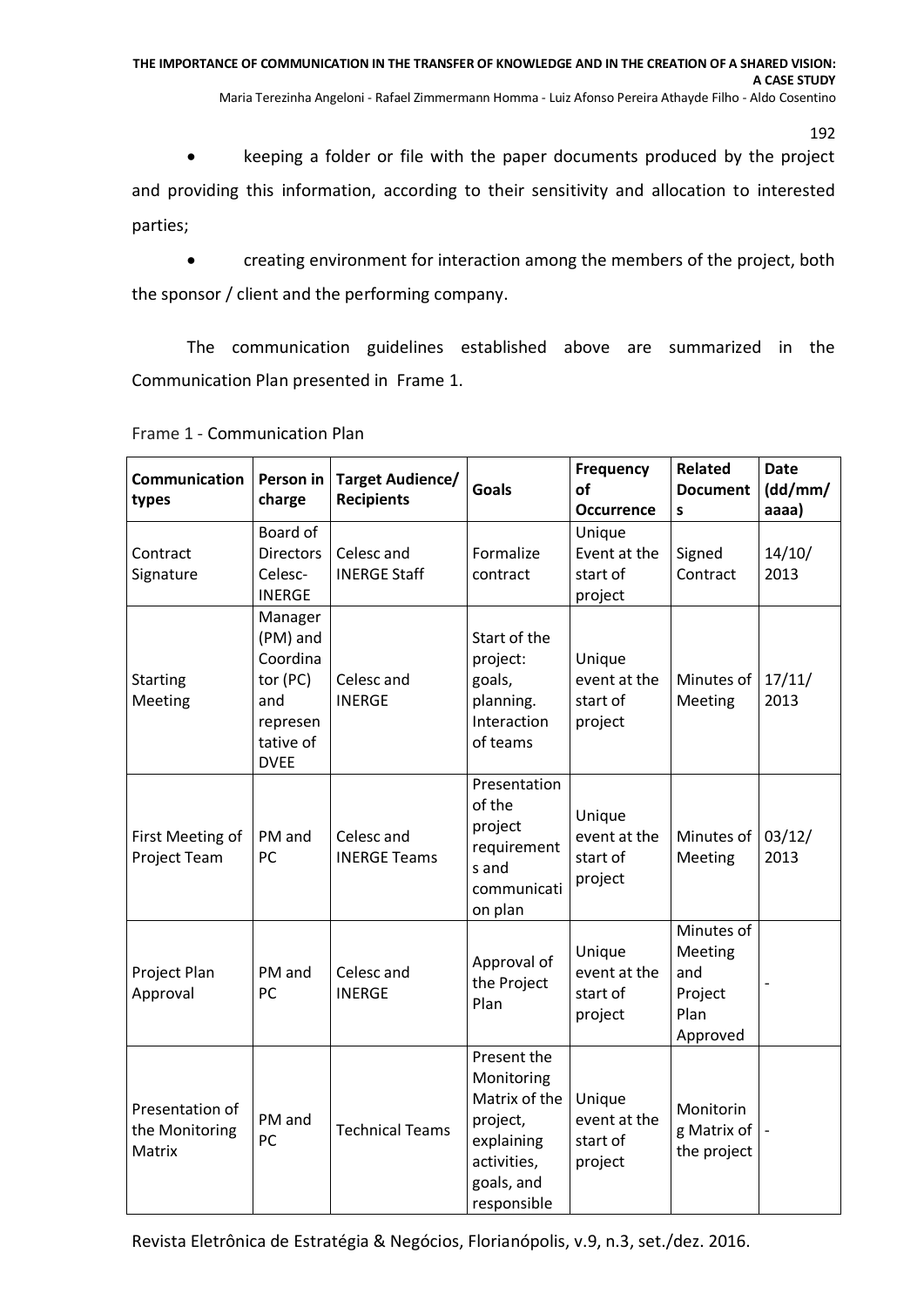### **THE IMPORTANCE OF COMMUNICATION IN THE TRANSFER OF KNOWLEDGE AND IN THE CREATION OF A SHARED VISION: A CASE STUDY**

Maria Terezinha Angeloni - Rafael Zimmermann Homma - Luiz Afonso Pereira Athayde Filho - Aldo Cosentino

103

|                                          |                           |                                        | members                                                                                                                                            |                                                                 |                                                                        | ᆦᄀᄀ                                                                                                                                             |
|------------------------------------------|---------------------------|----------------------------------------|----------------------------------------------------------------------------------------------------------------------------------------------------|-----------------------------------------------------------------|------------------------------------------------------------------------|-------------------------------------------------------------------------------------------------------------------------------------------------|
|                                          |                           |                                        |                                                                                                                                                    |                                                                 |                                                                        |                                                                                                                                                 |
| Monthly<br>Meeting                       | PM and<br>PC              | PM, PC and<br>guests                   | Analysis of<br>the<br>evolution of<br>the project,<br>its risks and<br>discuss<br>problems<br>that could<br>affect<br>schedule or<br>goals/results | Monthly<br>(mensal)<br>(Presential<br>or by video<br>conference | Minutes of<br>meeting,<br>technical<br>or<br>managem<br>ent<br>reports | Every<br>Monday<br>and<br>Thursday<br>of the<br>month<br>[sic].                                                                                 |
| Quarterly<br>Workshop                    | PM and<br>PC              | CP, EP and guests                      | Presentation<br>and Tracking<br>of Results of<br>the Period                                                                                        | Quarterly<br>(Presential<br>or by video<br>conference           | Minutes of<br>meeting,<br>technical<br>or<br>managem<br>ent<br>reports | Jun, Sept<br>and Dec<br>$2015 -$<br>Mar, Jun,<br>Sep and<br>Dec 2016<br>- Mar, Jun<br>and Sep<br>2017                                           |
| Lessons Learned                          | PM and<br>PC              | PM and PC and<br><b>R&amp;D Celesc</b> | Presentation<br>and<br>Discussion of<br>Results of<br>the Period                                                                                   | Quarterly                                                       | Specific<br>Form                                                       | Monthly<br>on<br>Mondays<br>and<br>Wednesd<br>ays                                                                                               |
| Monthly<br><b>Tracking Report</b>        | PC                        | PM and R&D<br>Celesc                   | Presentation<br>Tracking and<br>Control of<br>Results of<br>the Period                                                                             | Monthly                                                         | Monthly<br>Report                                                      | Dead<br>Line: the<br>18th day<br>of the<br>month                                                                                                |
| Eventual<br>Technical<br><b>Meetings</b> | Called by<br>PM and<br>PC | PM, PC and<br>guests                   | Analysis of<br>technical<br>problems                                                                                                               | Eventual                                                        | Schedules<br>and<br>Reports                                            | According<br>to<br>Necessities                                                                                                                  |
| Quarterly<br>Tracking report             | PC                        | PM and R&D<br>Celesc                   | Tracking and<br>Control of<br>the Results<br>in the Period                                                                                         | Quarterly                                                       | Reports                                                                | <b>Delivered</b><br>until the<br>18th day<br>of Feb,<br>Jun and<br>Oct 2015<br>- Feb, Jun<br>and Oct<br>2016 and<br>Feb, Jun<br>and Oct<br>2017 |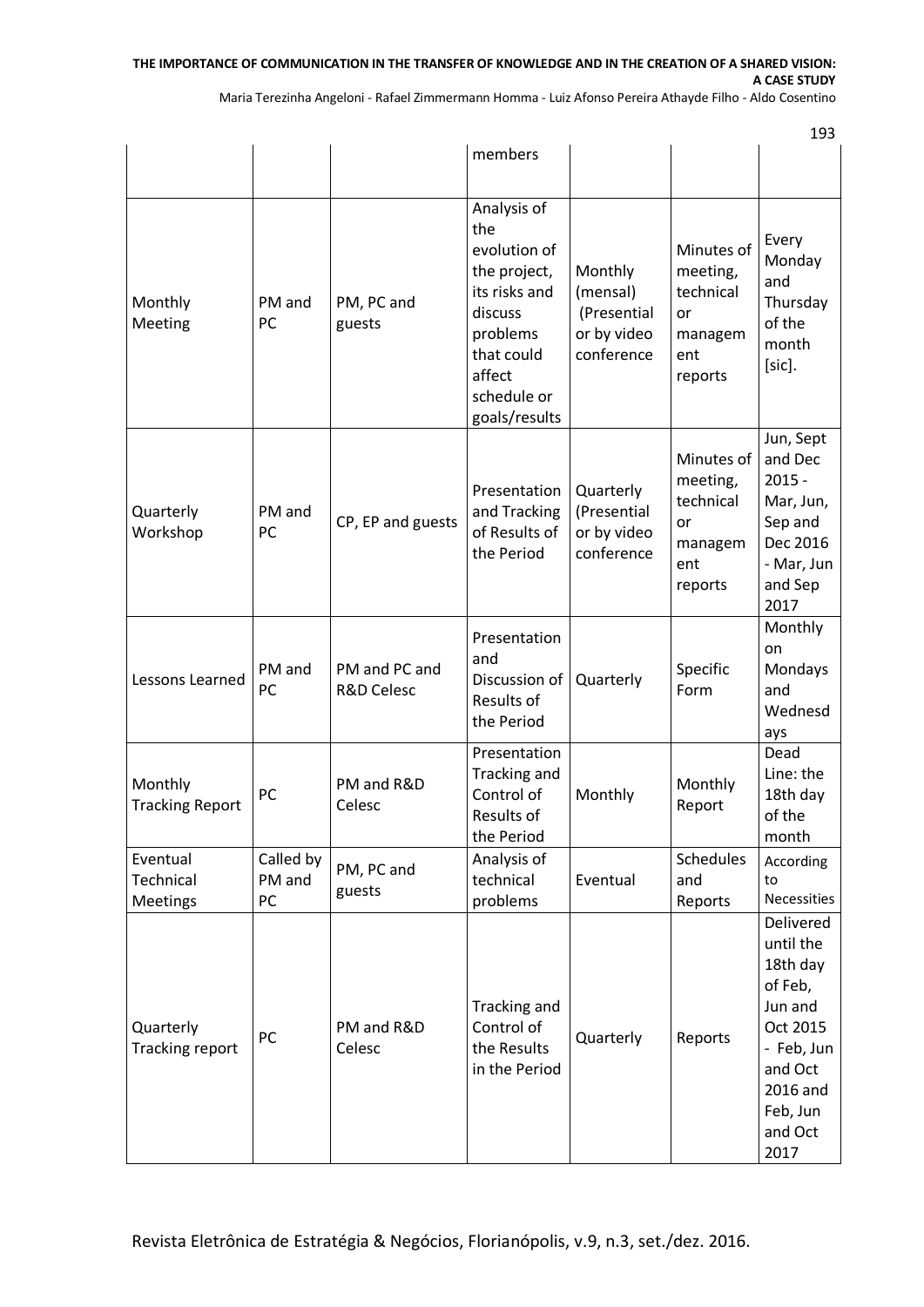## **THE IMPORTANCE OF COMMUNICATION IN THE TRANSFER OF KNOWLEDGE AND IN THE CREATION OF A SHARED VISION: A CASE STUDY**

Maria Terezinha Angeloni - Rafael Zimmermann Homma - Luiz Afonso Pereira Athayde Filho - Aldo Cosentino

 $101$ 

|                                                                                                |                                   |                                                                                              |                                                                                                                            |                                               |                                                                                                                                                                                  | 194                                                                                                                                                                   |
|------------------------------------------------------------------------------------------------|-----------------------------------|----------------------------------------------------------------------------------------------|----------------------------------------------------------------------------------------------------------------------------|-----------------------------------------------|----------------------------------------------------------------------------------------------------------------------------------------------------------------------------------|-----------------------------------------------------------------------------------------------------------------------------------------------------------------------|
| Technical<br>Articles and<br>participation in<br>Meetings and<br>events in Brazil<br>or Abroad | PM and<br>PC                      | External<br>Technical<br>Community                                                           | Presentation<br>of Significant<br>Results of<br>the Project                                                                | Eventual                                      | Article<br>Presented<br>or<br>Published                                                                                                                                          | $\overline{4}$<br>submitted<br>articles<br>until Dec<br>2015, 4<br>submitted<br>articles<br>until Sept<br>2016 and<br>4<br>submitted<br>articles<br>until Jun<br>2017 |
| <b>Training Courses</b><br>for Celesc Staff                                                    | CP, EP e<br>Celesc<br>staff       | <b>Celesc Staff</b>                                                                          | Train<br><b>Employees</b><br>for the<br>Transfer of<br>Knowledge<br>Acquired in<br>the Project                             | 3 courses                                     | Didactic<br>Material<br>including<br>Presentati<br>ons                                                                                                                           | Still to<br>define                                                                                                                                                    |
| Workshops with<br>Celesc                                                                       | PM, PC<br>and<br>Celesc<br>R&D    | PM, PC, Celesc<br>and INERGE Staffs<br>and Guests                                            | Presentation<br>of the<br>Evolution of<br>the Project,<br>with<br>eventual<br>focus in<br>Specific<br>Areas or<br>Subjects | Every 6<br>Months                             | Minutes of<br>Workshop<br>and<br>Presentati<br>ons                                                                                                                               | Apr and<br>Oct 2015<br>- Apr and<br>Oct 2016<br>- Apr<br>2017                                                                                                         |
| <b>Project Final</b><br>Workshop                                                               | PM, PC<br>and<br>Celesc<br>R&D    | PM, PC, Celesc<br>and INERGE Staffs<br>and Guests                                            | Presentation<br>of Final<br>Results and<br>Closing of<br>the Project                                                       | Unique<br>event at the<br>final of<br>project | Minutes,<br>Presentati<br>ons of<br>General<br>Results,<br>Summarie<br>s, Folders,<br><b>Banners</b><br>and Other<br>Types of<br>Material in<br>Electronic<br>or Printed<br>Form | 17/10/20<br>17                                                                                                                                                        |
| Institutional<br>broadcast                                                                     | CP, EP,<br>Celesc<br>and<br>Aneel | Celesc Board of<br>Directors, all<br>employees,<br><b>ANEEL</b> and<br><b>General Public</b> | Publish<br>Relevant<br>Information<br>about<br>Results of<br>the Project                                                   | Unique<br>event at the<br>final of<br>project | Informatio<br>n at Celesc<br>web site,<br>Newspape<br>rs and<br>ANEEL                                                                                                            | 17/10/20<br>17                                                                                                                                                        |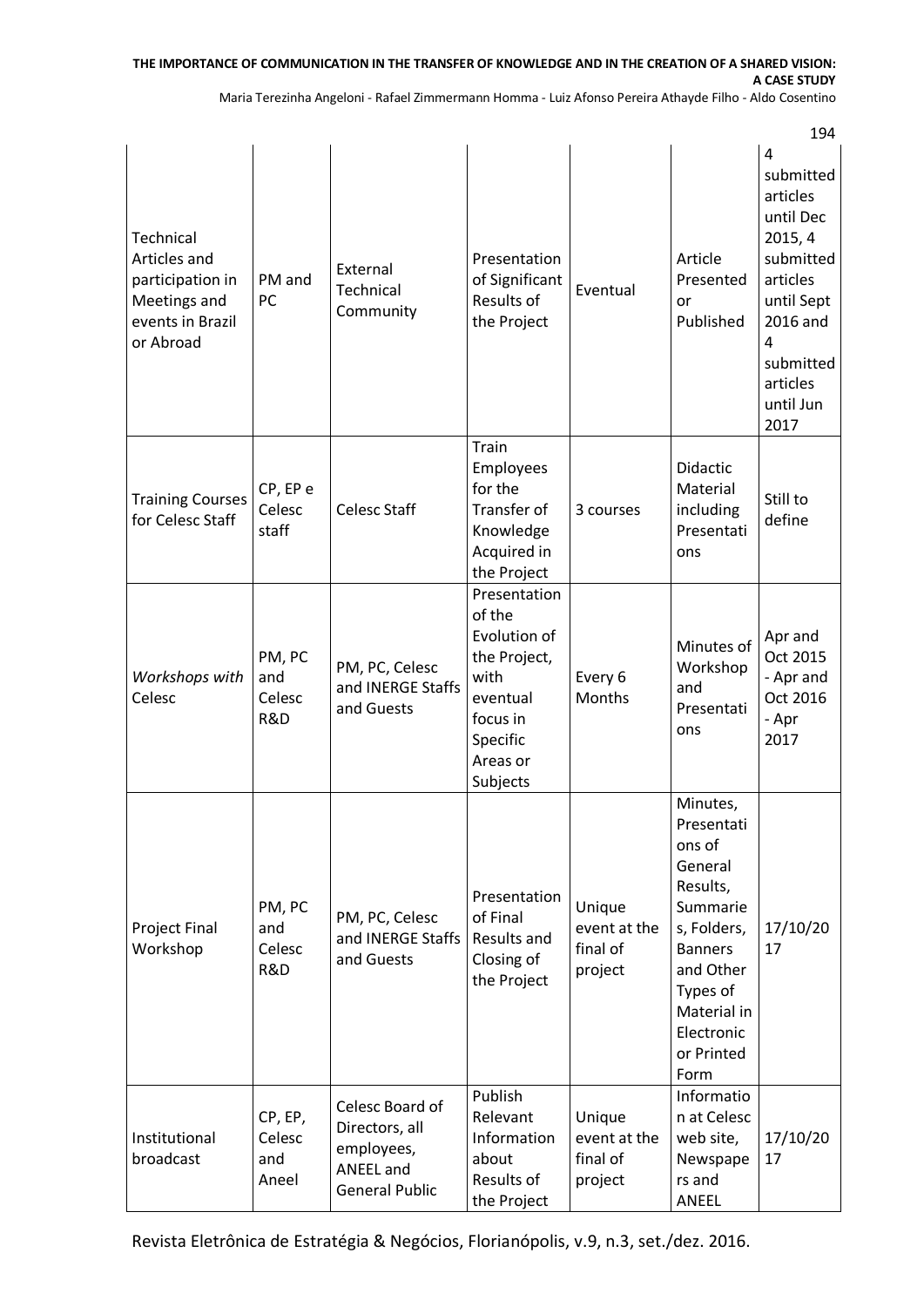#### **THE IMPORTANCE OF COMMUNICATION IN THE TRANSFER OF KNOWLEDGE AND IN THE CREATION OF A SHARED VISION: A CASE STUDY**

Maria Terezinha Angeloni - Rafael Zimmermann Homma - Luiz Afonso Pereira Athayde Filho - Aldo Cosentino

|                                |               |                                                                       |                                                                      |                                               |                 | 195            |
|--------------------------------|---------------|-----------------------------------------------------------------------|----------------------------------------------------------------------|-----------------------------------------------|-----------------|----------------|
|                                |               |                                                                       |                                                                      |                                               | Seminars        |                |
|                                |               |                                                                       |                                                                      |                                               |                 |                |
|                                |               |                                                                       |                                                                      |                                               |                 |                |
| Final Report of<br>the Project | PM and<br>PC. | Celesc Board of<br>Directors and<br>First Level of Staff<br>and ANEEL | Presentation<br>of Final<br>Results and<br>Closing of<br>the Project | Unique<br>event at the<br>final of<br>project | Final<br>Report | 17/10/20<br>17 |

Source: Authors from the Project Management Plan.

When presenting the communication plan, it is important to point out despite the continuous development of new media, traditional media are still being used, transforming the communication system increasingly rich into alternatives to convey the messages. It proves the importance to consider, when developing a communication plan, the mainstream media, whether it is traditional or supported in the information and communication technology - ICT.

#### **5 FINAL CONSIDERATIONS**

Finalizing the preparation of the communication plan can note there is a wide range of media from the most traditional to the most current ones, supported in information and communication technologies. The most important feature when creating a communication plan is knowing how to choose the best way to meet the necessities of each specific situation.

Evidencing this evolution of the media, which takes place parallel to the evolution of information technology, Boff and Vargas (1996) believe that the evolution of technology is an important ally of the communication process, creating faster, more accurate and integrated media. However, the approach should not be focused exclusively on the technological aspects, but also on the people and the creation of an environment, that allows the interaction of all the different components of the project.

It is noteworthy, however, that due to the the project is on its one-third of its running time, it is still not possible to provide effective results and answers to the research question: Can communication contribute to the transfer of knowledge and the creation of a shared vision among the members of a Research and Development Project?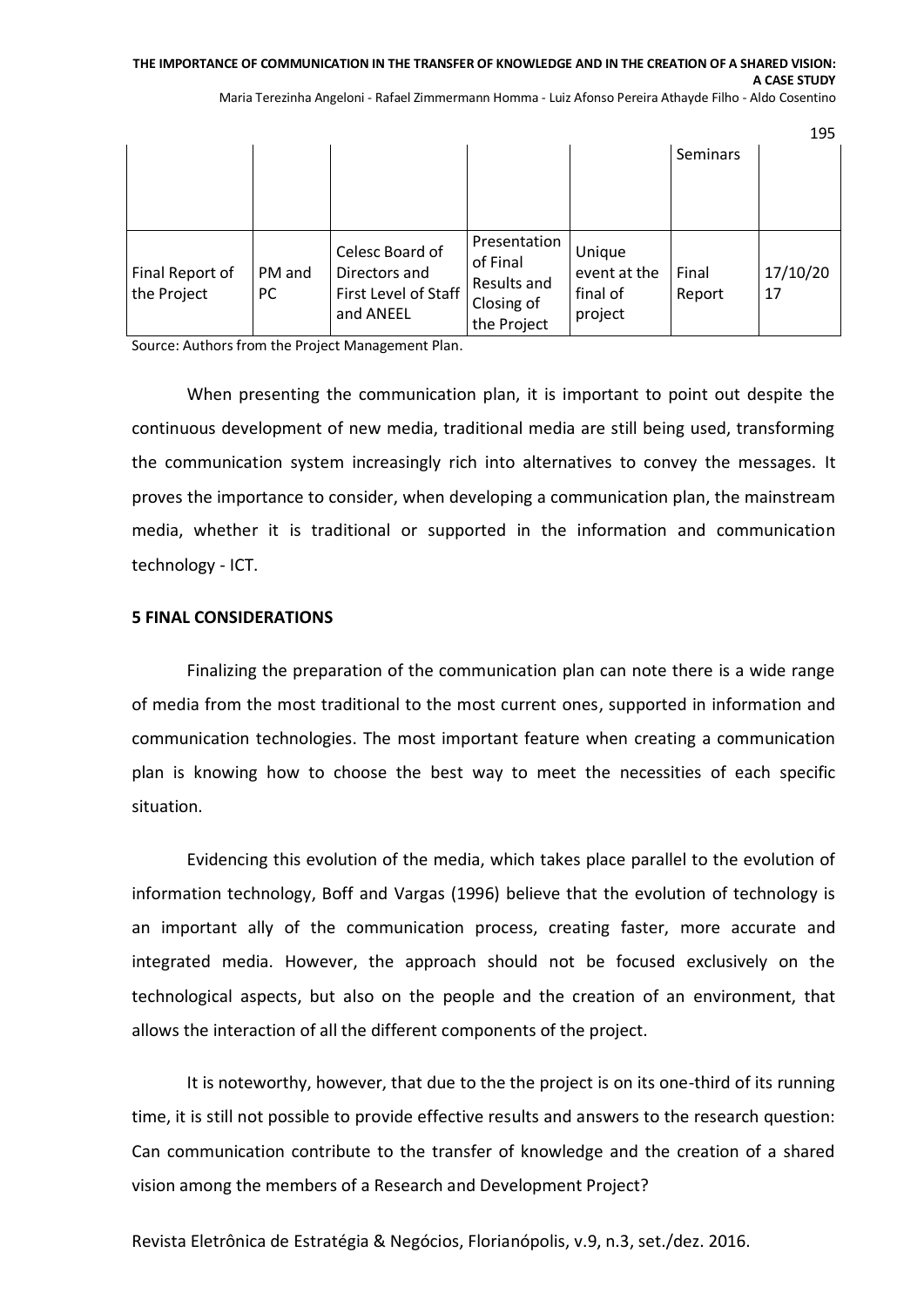It can be considered, by the communication actions taken up to now, in the course of the project development, communication is essential in the knowledge transfer and creation of a shared vision, mainly because it is an R&D project consisting of five teams with expertise in different areas coming from more than one company.

It is important to emphasize that the communication plan presented here can be an inspiration to other projects developed in different companies of different sectors and sizes.

As a recommendation for future work, we suggest the definition of communication plans for project portfolios – interprojects and intraorganization, having as focus the organizational learning.

## **REFERENCES**

ANEEL. Agência Nacional de Energia Elétrica (Brazil). **Manual do Programa de Pesquisa e Desenvolvimento Tecnológico do Setor de Energia Elétrica**. Agência Nacional de Energia Elétrica. Brasília: ANEEL. 2012. Retrieved from:

<http://www.aneel.gov.br/aplicacoes/leitura\_arquivo/default.cfm?idaplicacao=56>. Access in: 3 set. 2015.

ANGELONI, M.T.; ZIMMERMANN, R.H.; COSENTINO, A.; ATHAYDE FILHO, L.A.P. **Gestão da informação e do conhecimento em projetos de pesquisa e desenvolvimento**: um estudo de caso. In Simpósio Internacional de Gestão de Projetos, Inovação e Sustentabilidade, São Paulo – SP, 2015.

BOFF, L. H; VARGAS, L. **Cenários atuais da comunicação eletrônica**: um exemplo do uso de bases de dados e métodos de tratamento da informação. In: Encontro Anual da Associação Nacional dos Programas de Pós-Graduação em Administração. 1996, Angra dos Reis. **Anais.**.. Rio de Janeiro: ANPAD, 1995. v. 1. p. 309-325, 1996.

BRASIL. Lei 11.196/05: Lei do Bem, de 21 de novembro de 2005. Trata da concessão de incentivos fiscais às pessoas jurídicas. Retrieved from: <http://www.planalto.gov.br/ccivil\_03/\_ato2004-2006/2005/lei/l11196.htm>. Access in: 17 nov. 2014.

CHOO, C. W. **The Knowing Organization:** How Organizations Use Information for Construct Meaning, Create Knowledge and Make Decisions. New York: Oxford Press, 1998.

DAZZI, M.C.S.; ANGELONI, M.T. **Compreendendo o significado de gestão do conhecimento e a importância da comunicação em seu compartilhamento.** In International Symposium knowledge management/Document management-ISKM/DM, 2001, Curitiba-PR. Anais do knowledge management/Document management-ISKM/. Curitiba: Editora Universitária Champagnat, 2001. v. 1. pp. 469-488.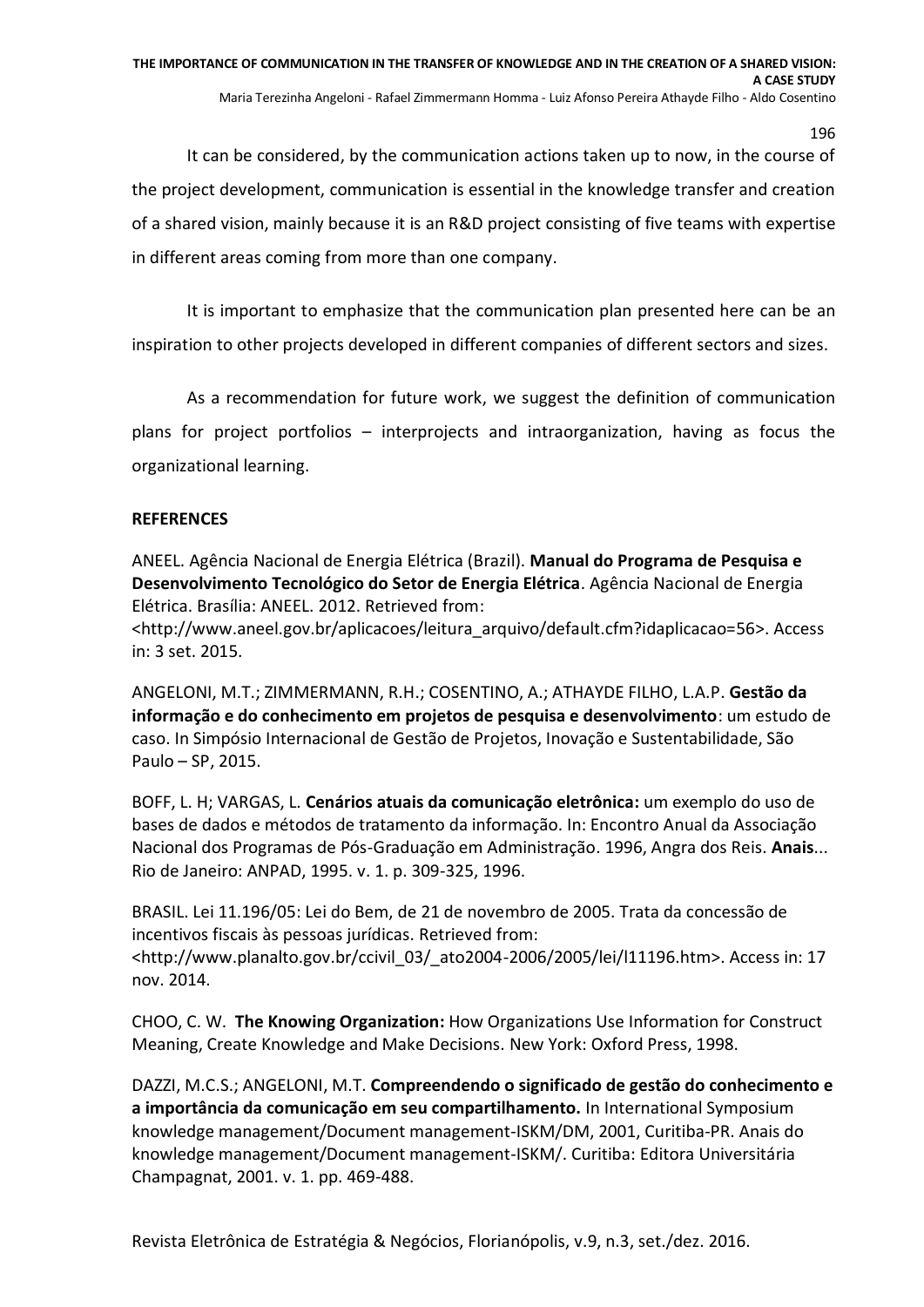DAZZI, M.C.S.; PEREIRA, T.M. A importância da comunicação no desenvolvimento de sistemas. In International Symposium knowledge management/Document management-ISKM/DM, 2002, Curitiba-PR. **Anais…** Curitiba: Editora Universitária Champagnat, 2002. v. 1. pp. 430-447.

DHALIWAL, J.; BENBASAT, I. **The use and effects of knowledge-based system explanations:** theoretical foundations and a framework for empirical evaluation. Information Systems Research, 7, 1996, pp. 243-361.

GEORGE, J. F.; IACONO, S.; KLING, R. **Learning in context:** extensively computerized work groups as communities of practice. Accounting, Management and Information Techgnologies, v. 5, 1995, pp.185-202.

GREGOR, S.; BENBASAT, I. Explanations form intelligent systems: theoretical foundations and implications for practice. **MIS Quartely**, v. 23, p. 497 - 530, 1999.

GROTTO, D.; ANGELONI, M.T. The influence of organizational culture on knowledge sharing: a case study. Encontro Nacional de Estudos Organizacionais, 2004, **Anais...** Atibaia. Encontro Nacional de Estudos Organizacionais, 2004.

JAMIL, G. L. **Gestão de informação e do conhecimento em empresas brasileiras**: estudo de múltiplos casos. Tese de Doutorado. Programa de Pós-Graduação em Ciência da Informação. Universidade Federal de Minas Gerais, 2005.

KROGH, G.; ICHIJO, K.; NONAKA, I. **Facilitating the creation of knowledge:** reinventing the company with the power of continuous innovation. Rio de Janeiro: Editora Campus, 2001.

NONAKA, I.; KONNO, N. The concept of "Ba": building a foundation for knowledge creation. **California Management Review**, 1998, v. 40, n. 3, p. 40-41.

OECD/Eurostat . Oslo Manual: Guidelines for Collecting and Interpreting Innovation Data, 3rd Edition, 2005. **The Measurement of Scientific and Technological Activities**, OECD Publishing, Paris. Retrieved from:

<http://ec.europa.eu/eurostat/documents/3859598/5889925/OSLO-EN.PDF>. Access in: 14 sept. 2015.

OECD Frascati Manual 2015: Guidelines for Collecting and Reporting Data on Research and Experimental Development, The Measurement of Scientific, Technological and Innovation Activities, **OECD Publishing**, Paris, 2015. Retrieved from: [<http://dx.doi.org/10.1787/9789264239012-en>](http://dx.doi.org/10.1787/9789264239012-en). Access in: 14 sept. 2015.

OUTI, N.S.; STRAUHS, F.R. Aplicação nacional do processo de criação do conhecimento japonês – caso Denso do Brasil In Angeloni, M.T. Gestão do conhecimento no Brasil – casos, experiências e práticas. Rio de Janeiro. **Qualitymark**, 2008.

PEREIRA, A. P.; CACIGLIERI JUNIOR, O. **MOP&D:** Modelo de desenvolvimento integrado de produto orientado aos projetos de P&D do setor elétrico brasileiro. Espaço Energia. 2015. Retrieved from: <http://www.espacoenergia.com.br/edicoes/23/EE023-09-12.pdf>. Access in: 29 dec. 2015.